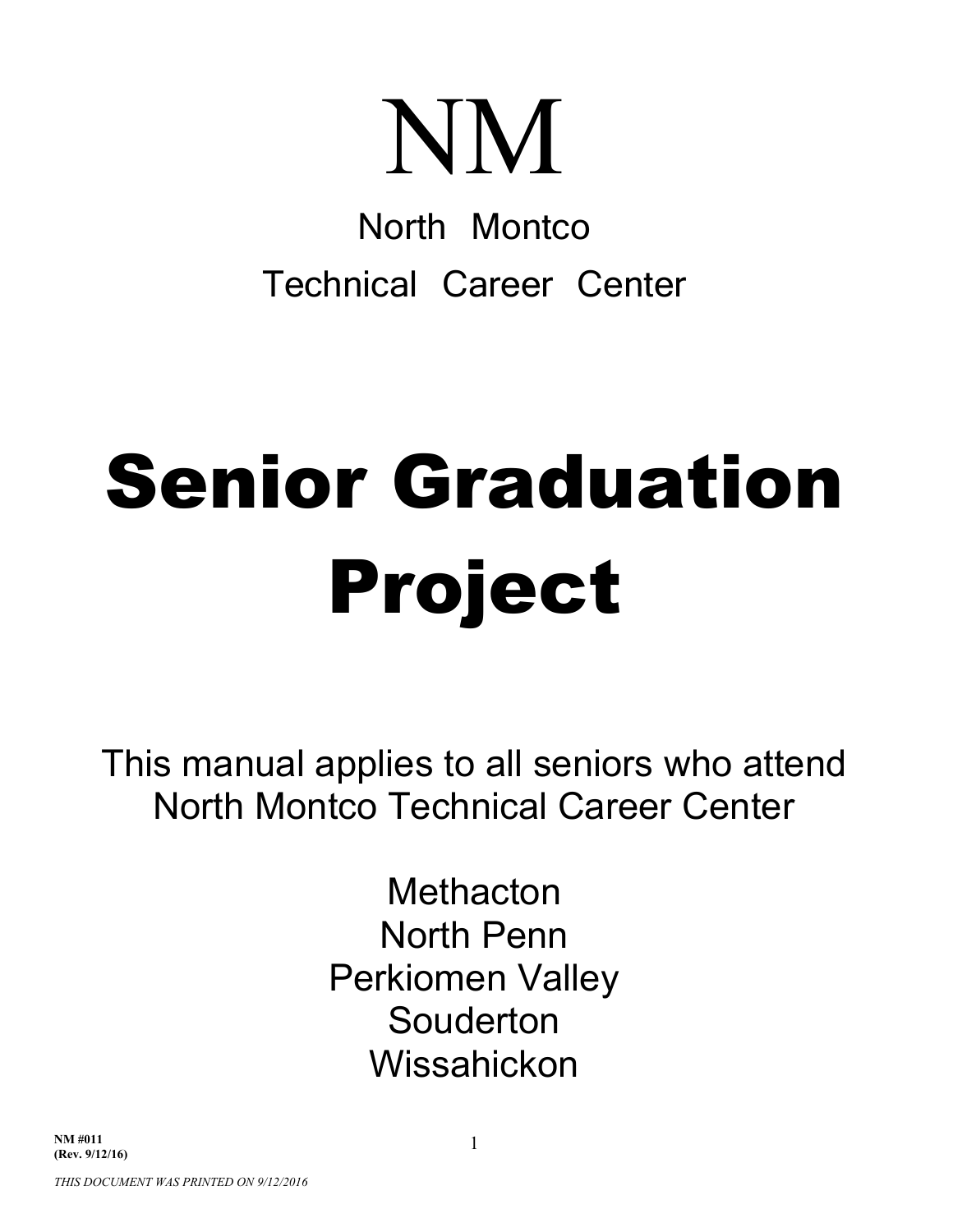#### **NORTH MONTCO TECHNICAL CAREER CENTER SENIOR GRADUATION PROJECT**

#### **TABLE OF CONTENTS**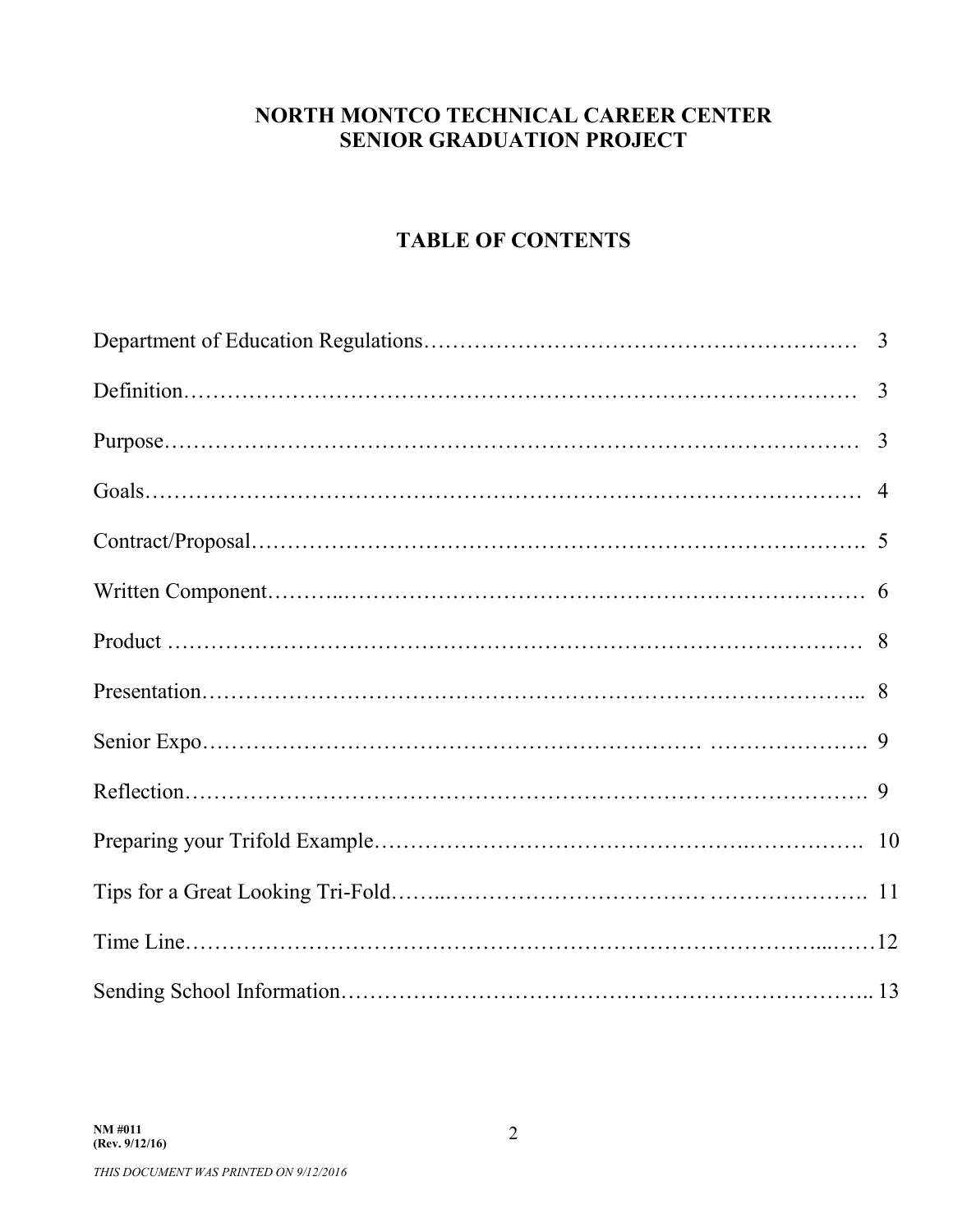## **THE HIGH SCHOOL GRADUATION PROJECT REQUIREMENTS**

#### **According to Pennsylvania Department of Education Regulations Authority: Pennsylvania School Code – Chapter 4, Section 4.24 – High School Graduation Requirements**

*"Each school District…Shall specific requirements for graduation in the Strategic Plan. Requirements shall include course completion and grades, completion of a culminating project and results of local assessments aligned with the academic standards. The purpose of this project, which may include research, writing, or some other appropriate form of demonstration, is to assure that the student is able to apply, analyze, synthesize, and evaluate information and communicate significant knowledge and understanding."*

#### **Definition of Senior Graduation Project**

A Senior Graduation Project is the organization of the curriculum around student projects, which combines the technical and academic disciplines. Designed to enable students to blend material from very different courses and disciplines, it allows for the greatest individualization. A Senior Graduation Project is a means of demonstrating that students have mastered a variety of competencies through the requirement of writing a report, developing a physical representation of some nature and making an oral presentation. NMTCC's Senior Graduation Project has an occupational emphasis, requiring the use of technical labs. The project allows students to develop certain capacities not conventionally taught, including the ability to work independently, to solve problems, and to present results and findings to others. Students will be engaged in complex and challenging tasks that allow integration of learning, generation of knowledge, and creation of products.

#### **Purpose of a Senior Graduation Project**

The purpose of the Senior Graduation Project is to adopt highly rigorous and measurable standards for academic and vocational performance that reflect global demands and requirements to make a diploma meaningful. The Senior Graduation Project allows the student to demonstrate problem-solving skills, research skills, and independent work. The project also allows the student to demonstrate the ability to see multiple viewpoints, weigh conflict, and support views with credible evidence. The Project also permits the opportunity for ownership of learning, and the development of time management skills.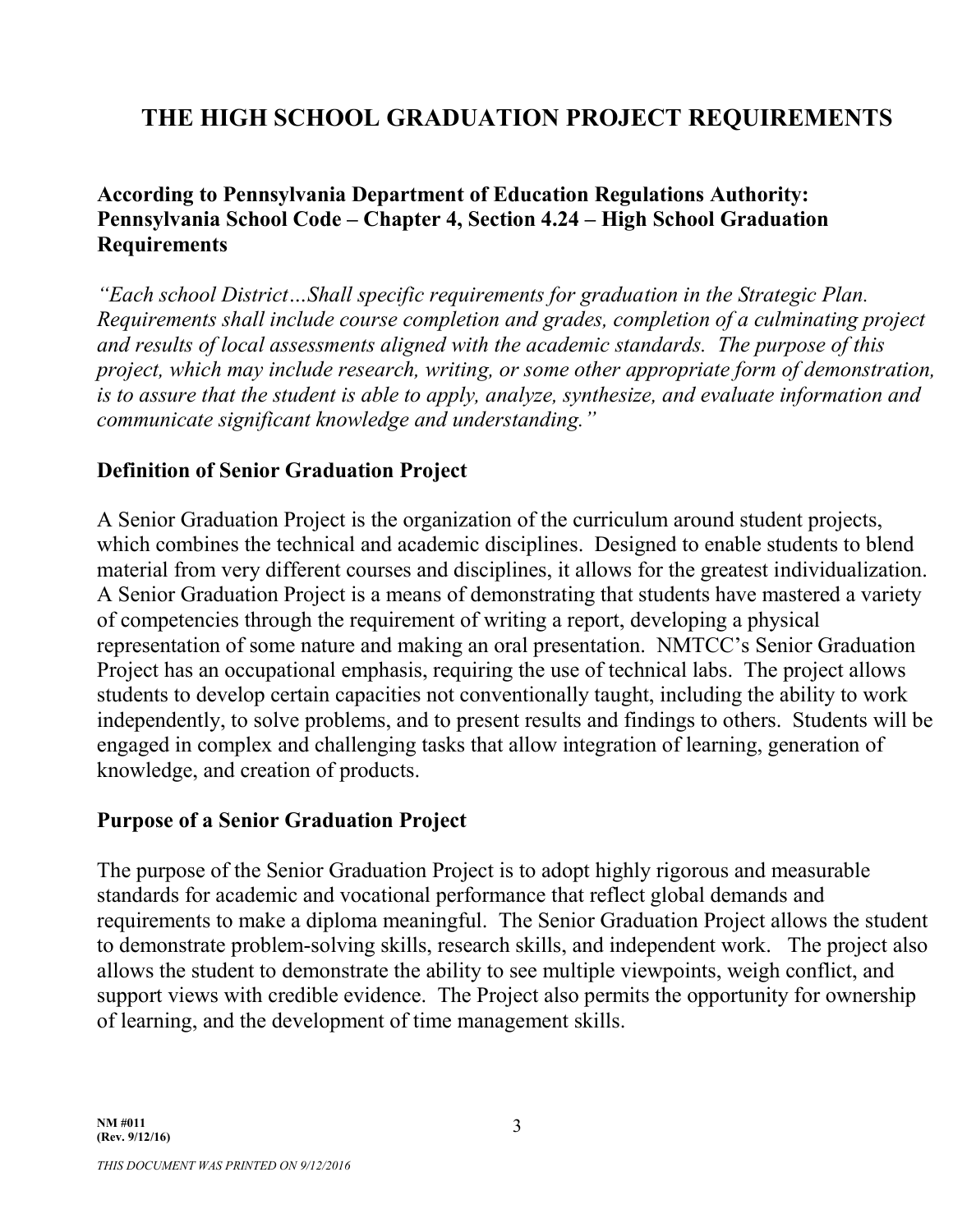#### **Major Goals**

#### **The goals for a Senior Graduation Project center on:**

- 1. Basic communication skills: reading, writing, listening, and speaking
- 2. Past and present application of acquired technical skills
- 3. The ability to locate and interpret information and ideas gained in making decisions and solving problems.

#### **All technical students from the sending districts must present a Senior Project based on their technical concentration at NMTCC.**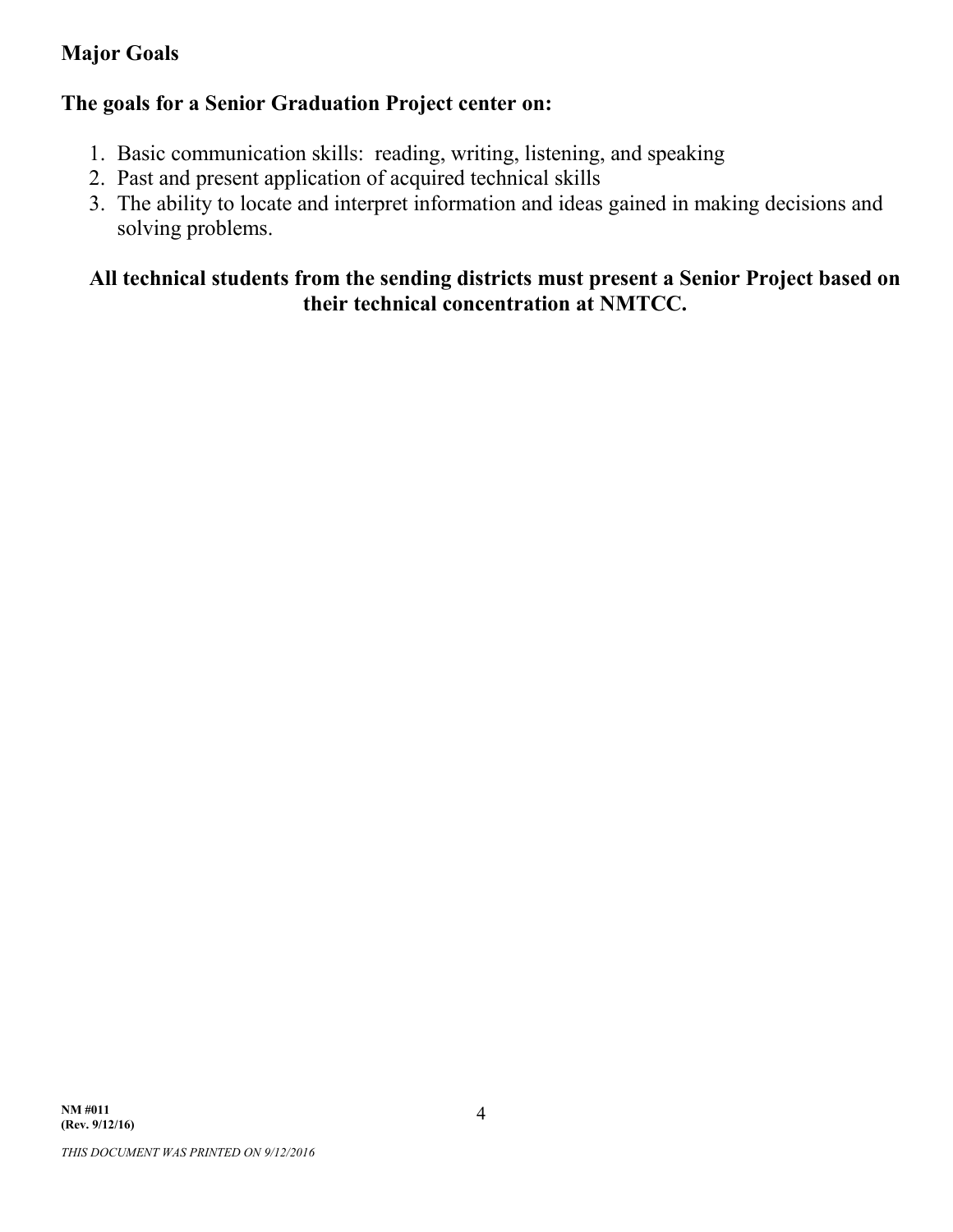# SENIOR GRADUATION PROJECT

# Contract/Proposal

| <b>Student Name</b>               |                                                                                            |
|-----------------------------------|--------------------------------------------------------------------------------------------|
| <b>Student Address</b>            |                                                                                            |
| Telephone Number                  |                                                                                            |
| Email Address                     |                                                                                            |
| <b>NMTCC Technical Instructor</b> |                                                                                            |
|                                   | Mentor (the employer or person who helped you with the project other than your instructor) |
| Sending School                    | Homeroom Teacher                                                                           |

## Project Topic:

Brief Description of Topic: On a separate piece of paper, typed in 12 pt.Times New Roman font and double spaced, describe the following:

- What is your project?
- Why did you choose it?
- What steps will be taken to complete the project??
- What is the expected product or outcome?
- What visual or technical tool will be used in the presentation?
- What resources and/or materials are needed?
- Project Goals: (A minimum of 3 goals relevant to what you hope to accomplish while taking on this project.)
	- 1.
	-
	- 2.
	- 3.

## Signatures:

| <b>Student Signature</b><br><u>and the state of the state of the state of the state of the state of the state of the state of the state of th</u> | Date |
|---------------------------------------------------------------------------------------------------------------------------------------------------|------|
| Parent/Guardian Signature                                                                                                                         | Date |
| Senior Project Coordinator – Sending School                                                                                                       | Date |
| <b>NMTCC</b> Technical Instructor                                                                                                                 | Date |
| Principal – NMTCC                                                                                                                                 | Date |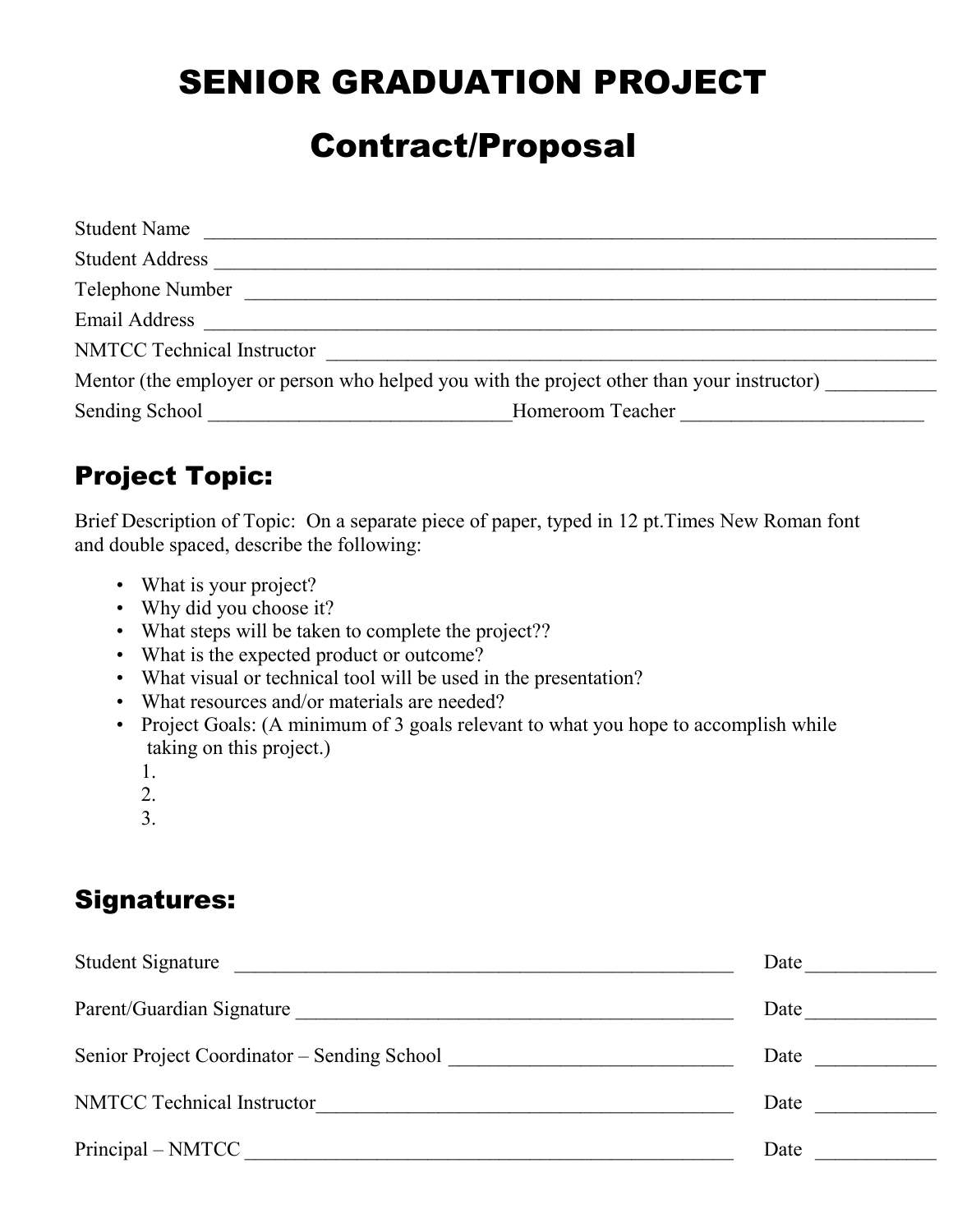## **Written Component**

The Senior Graduation Project requires an extensive written component to be completed. This component of the Senior Graduation Project is a demonstration of your ability to communicate with others in written form. Since each project is unique, the written component will assume different forms and reflect an individual's growth and personal preference. The original written work reflects in-depth learning, clarity of thought, and proper usage of the writing process. It may include background history on the chosen topic, the process you plan to go through in developing and designing the product, or other important information.

#### **The following are types of written components (all must include a research component document):**

**A Research Paper A "How To" Paper An Experience Paper A combination of any of the above**

**Your technical instructors will determine when the written component is due and must approve the format you have selected.**

**All written components MUST include the following**: (See reference guide packet included)

- I. Sources
	- A. Five Minimum
		- 1. Interviews (no more than two interviews is suggested)
		- 2. Internet Sites (not Wikipedia)
		- 3. Professional Journals
		- 4. Magazines or books
	- B. Bibliography
		- 1. Students are required to follow the format provided
		- 2. APA and MLA format will be accepted]

For help with documentation you can go to the following website: http://www.citationmachine.net

- II. Written Component
	- A. Three pages minimum
	- B. Typed
	- C. Double-Spaced
	- D. Margins will be 1-inch top/bottom and sides, 12 pt. Times New Roman font
- III. Outline Required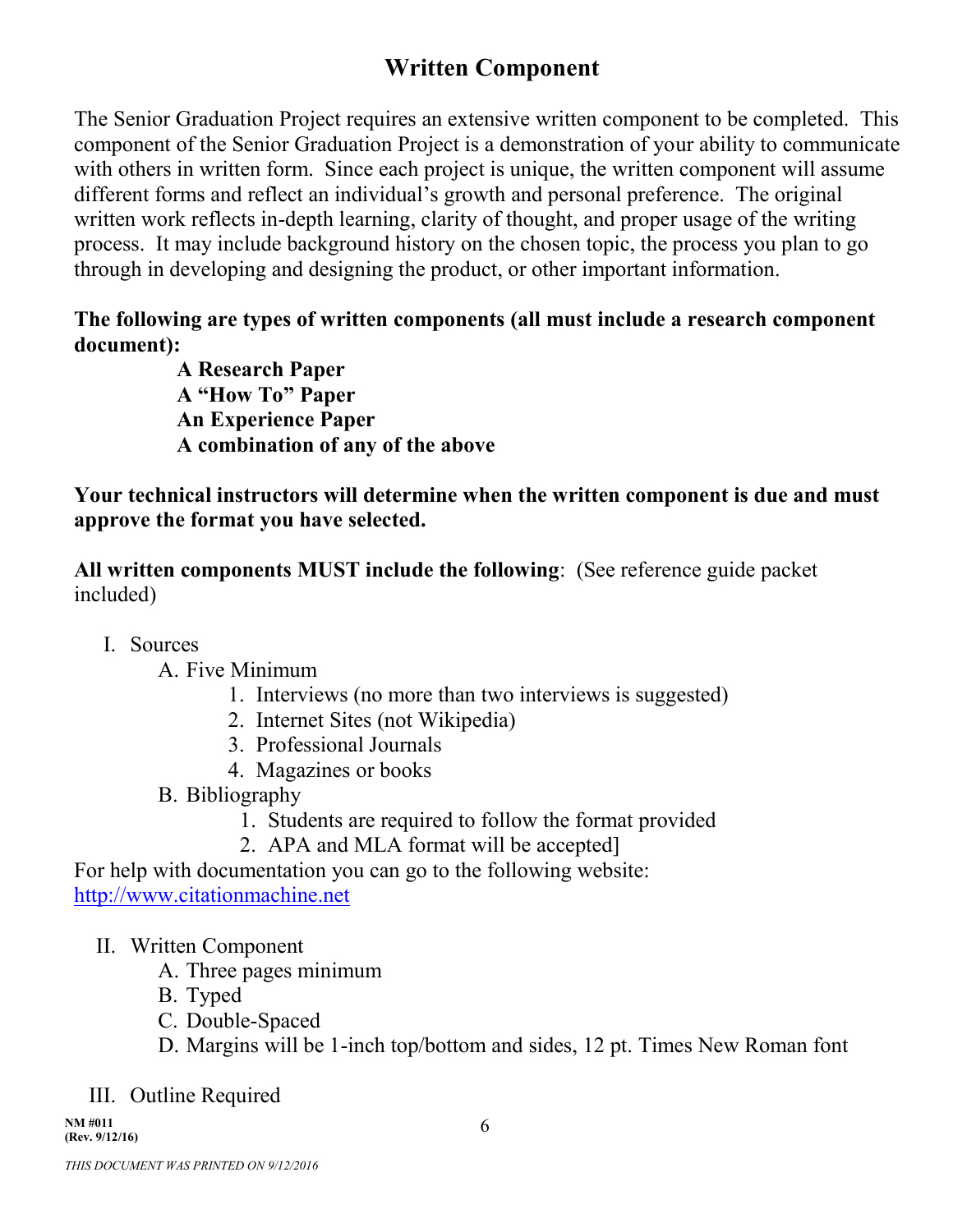- For help with outline format, you may use readwritethink.org. Type "outline" in the search/keyword box. Scroll to find notetaker. Select it and choose Roman Numeral style.
- IV. Rough drafts will be submitted and revised as necessary to meet instructor's expectations. A rough draft is a first time attempt containing all written components.
	- A. Individual conferences with the instructors and/or Instructional Assistants will be conducted periodically throughout the writing process.
	- B. Conferences will be used to guide students through the process to ensure understanding of the instructor's comments and expectations.
	- C. Each draft should include the following:

Title of Project Date Submitted Name Institution- North Montco Technical Career Center and Sending School Technical Program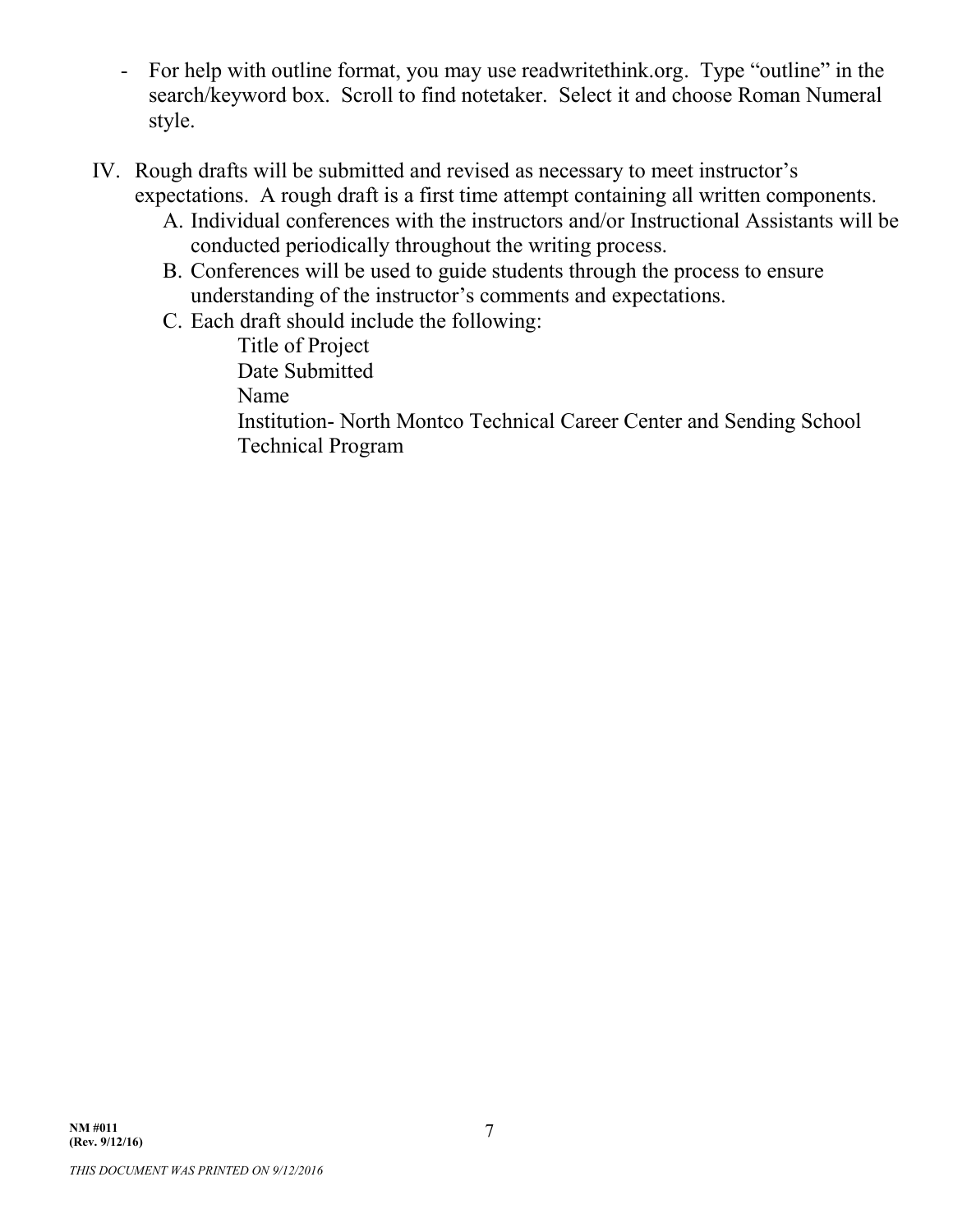#### **Product**

The product must be chosen from the technical area. The product can be, but is not limited to a physical item you manufacture. It is not just a report of what you have not and not just visual aids (ex. pamphlet, lesson plan, how to video). The product can also consist of a service program, business simulation, volunteer work experience, or any other product/project approved by the technical instructor. The product should be an extension of the curriculum in the lab areas. The product and written component are reflective of a single topic. The student must demonstrate the ability to evaluate, synthesize, and apply knowledge through research to show completion of product. The product needs to show attention to detail, demonstration of completeness, unity of design, and an imaginative and creative perspective.

#### **Your technical instructors will specify product deadlines for each marking period.**

#### **The product will also be evaluated on the following criteria:**

- Fulfills senior level capabilities
- Quality of the product
- Evidence of acquired knowledge and skills of the topic
- Evidence of thought for topic selection
- Visual Aids that reflect the specific topic

### **Presentation**

The oral presentation integrates information from the written component and product. The presentation should clearly convey that the speaker has a comprehensive grasp of the topic. The oral component must show the student's ability to communicate with others, and the presentation should teach as well as inform. The presentation should also include a description of the process used to develop the product and what was learned through the process. *Each individual technical instructor will determine the location of the presentation, the date of the presentation, and the audience requested. This will be determined by the third marking period.*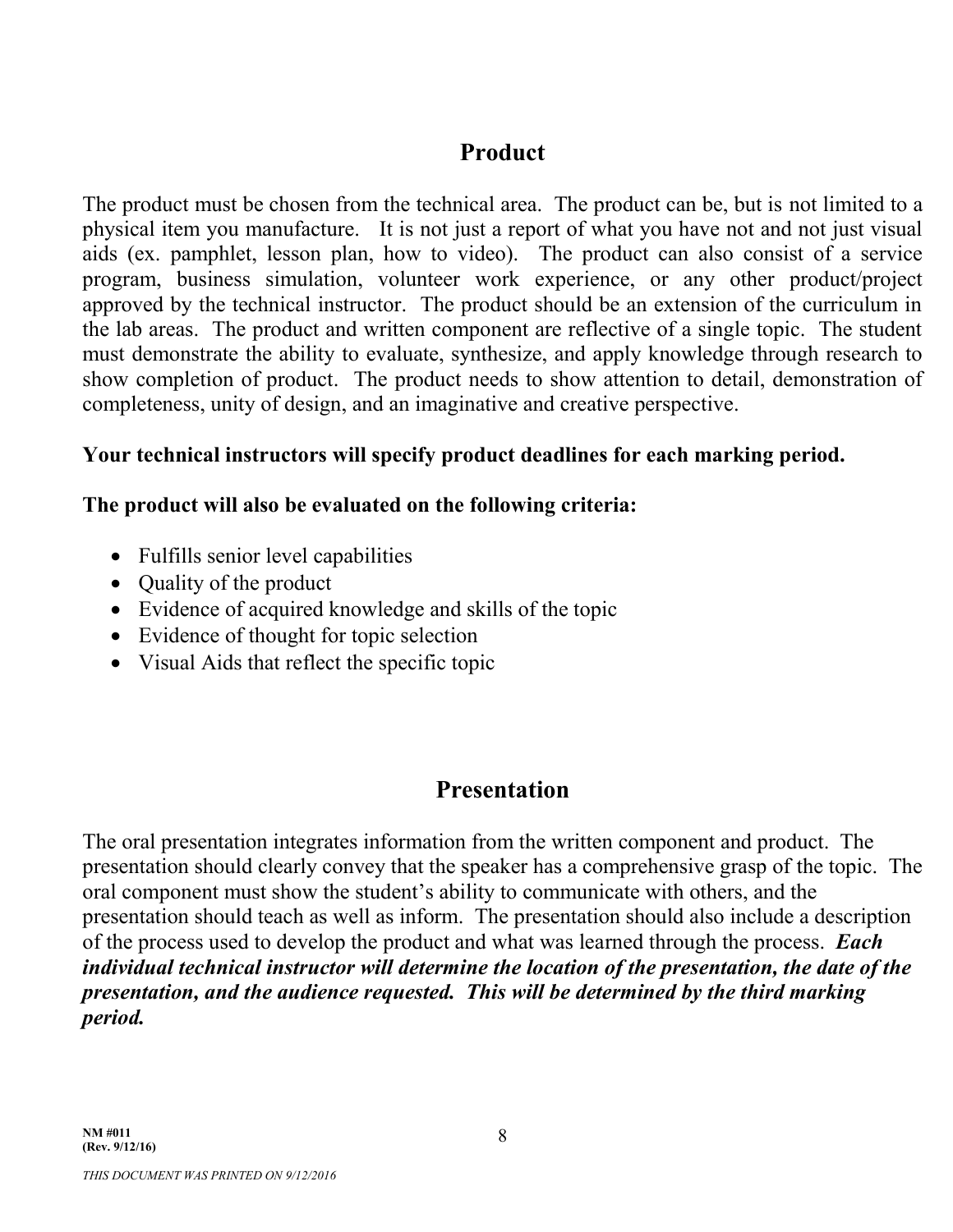#### **The format delivery for the presentation should include:**

- An introduction that effectively engages interest and establishes a sense of purpose and direction
- A body of content that conveys essential and critical ideas that flow logically and smoothly supported with appropriate illustrations or examples;
- A conclusion that effectively summarizes and synthesizes the ideas presented
- Appropriate content for intended audience
- Demonstration of expertise on the topic
- Confident responses to questions posed by the evaluators
- Use of visual aids support and increase the effectiveness of the presentation
- Appropriate attire

## **Senior Project Presentation / Senior Expo**

Individual student exhibits must include the following:

- A tri-fold display
- A product
- A portfolio that includes the written component
- Supporting materials and resources
- The ability to answer questions to verbally defend product/project

All seniors will be required to participate in the Senior Expo, which is an evening activity. Participation includes a display/demonstration of project and the ability to discuss project and answer questions from the public.

## **Reflection and Self Evaluation**

On a separate piece of paper or the reflection questionnaire, reflect on the questions/statements.

- 1. What knowledge, skills, or abilities have you gained as a result of your project?
- 2. Identify the best accomplishment of this project.
- 3. Did you meet the goals of this project?
- 4. How will you use what you have learned in the future?
- 5. What part of the project provided you the most difficulty?
- 6. If you were to complete another project what would you do differently?
- 7. What recommendations would you make to improve the Graduation Project Process?

#### **Submit this questionnaire to your technical instructor at the conclusion of your presentation within 72 hours.**

**NM #011 (Rev. 9/12/16)**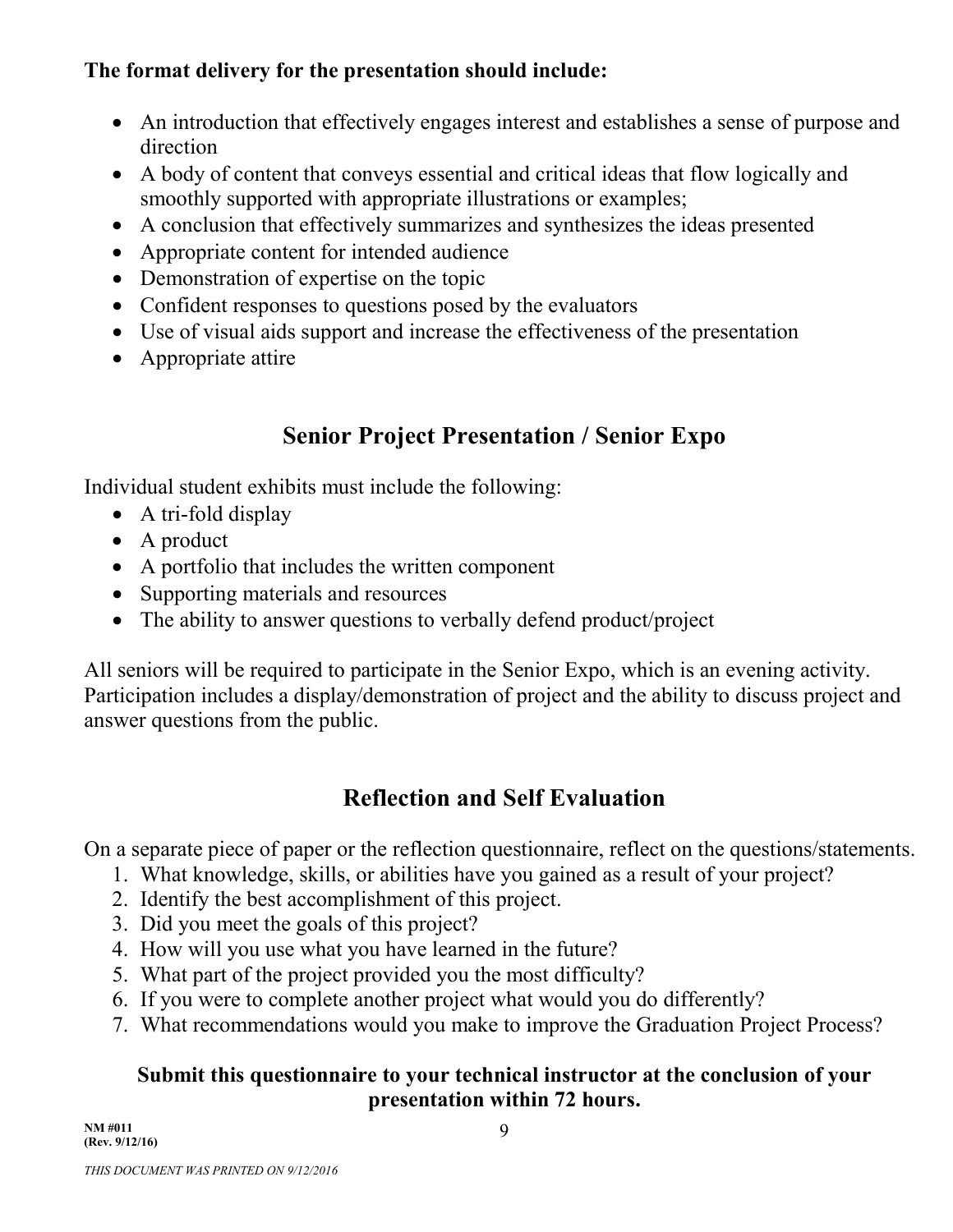#### **PREPARING YOUR TRIFOLD**

| <b>PROCEDURE</b>                              | Title<br>Name<br>Sending School                          | <b>RESULTS</b>                                                                          |  |
|-----------------------------------------------|----------------------------------------------------------|-----------------------------------------------------------------------------------------|--|
| Steps you followed to create<br>your product. | <b>PURPOSE</b>                                           | <b>Problems Encountered</b><br>Solutions<br>Progress<br><b>CONCLUSIONS</b>              |  |
|                                               | <b>Statement of Purpose</b><br><b>DATE / INFORMATION</b> |                                                                                         |  |
| Photos and/or<br>drawings/schematics          | Names of Mentor/Advisor/<br><b>Helpers</b>               | Did you produce exactly what<br>you wanted?<br>Did everything work as you<br>predicted? |  |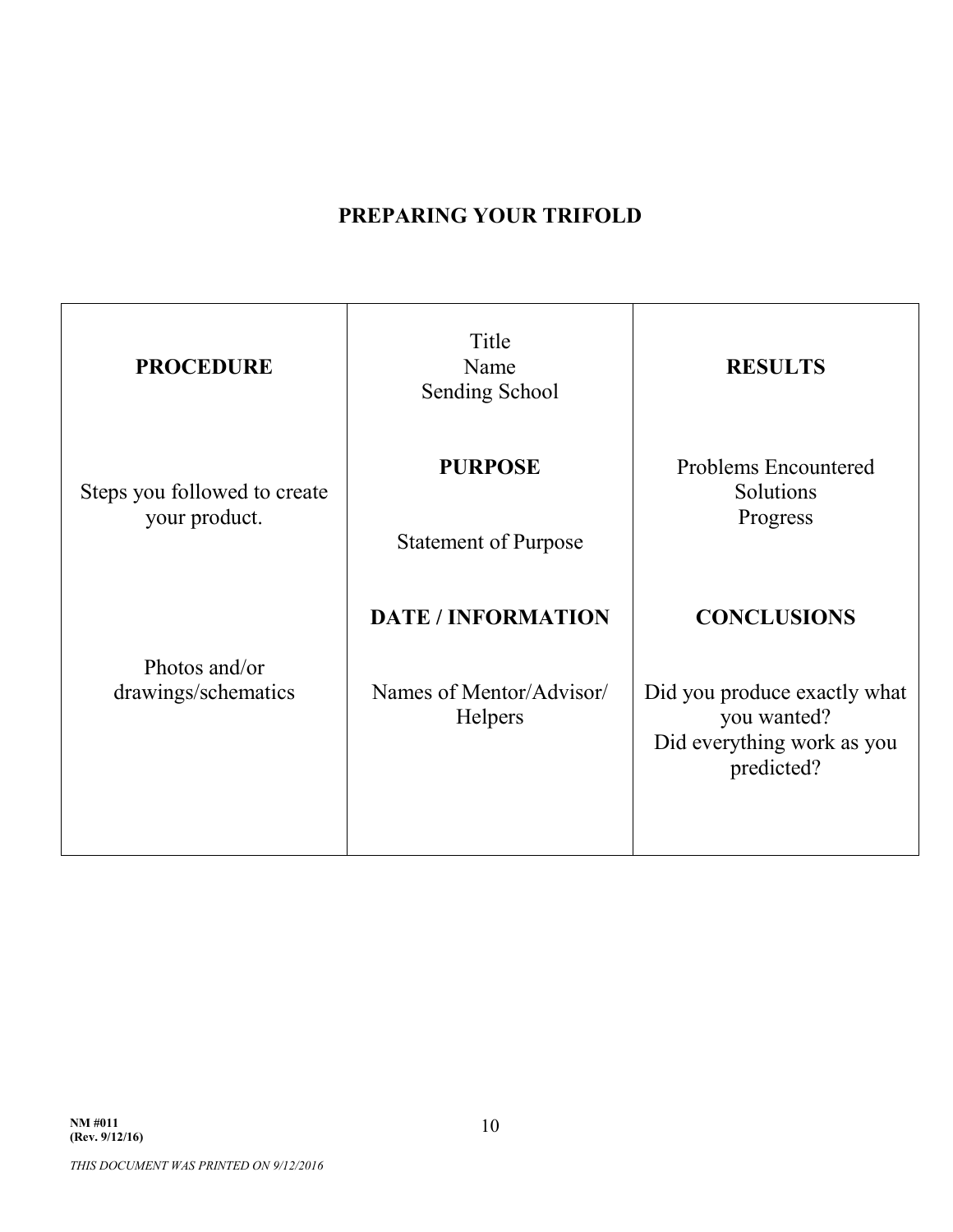#### **TIPS FOR A GREAT LOOKING TRI-FOLD**

- 1. Put all items on a backing, such as construction paper, before gluing onto the board. Leave an edge around the item so it will stand out on your board.
- 2. Make all captions computer generated in the same font. Use different sizes of font for emphasis. No hand-printing.
- 3. Glue items securely with rubber cement or double-sided tape. White glue causes wrinkles.
- 4. Use the bold face words shown on the example. Other items will be your own words.
- 5. Use contrasting colors, but limit the total number of colors used.
- 6. Models, samples, products, portfolios, etc. may be displayed in front of your tri-fold.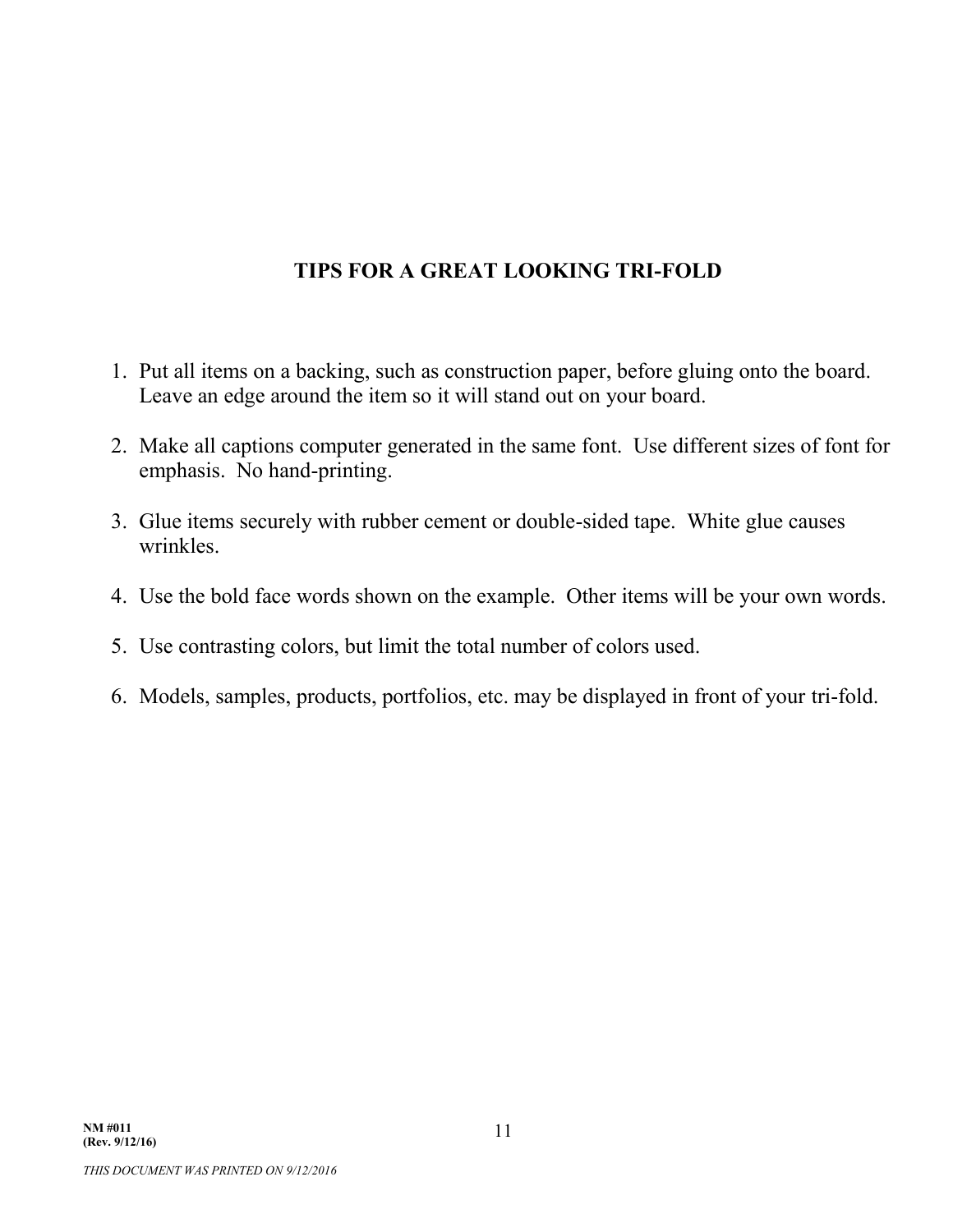### **Timeline for Senior Project**

**The timeline for the marking periods may be found in the Student Handbook.**

#### **Component and/or Assignments required for each marking period will be determined by the Technical Instructor.**

**It is suggested that you start early on the development of your product and stay on the proper timeline.**

**Senior project will count for a minimum of 25% of each marking period's grade.**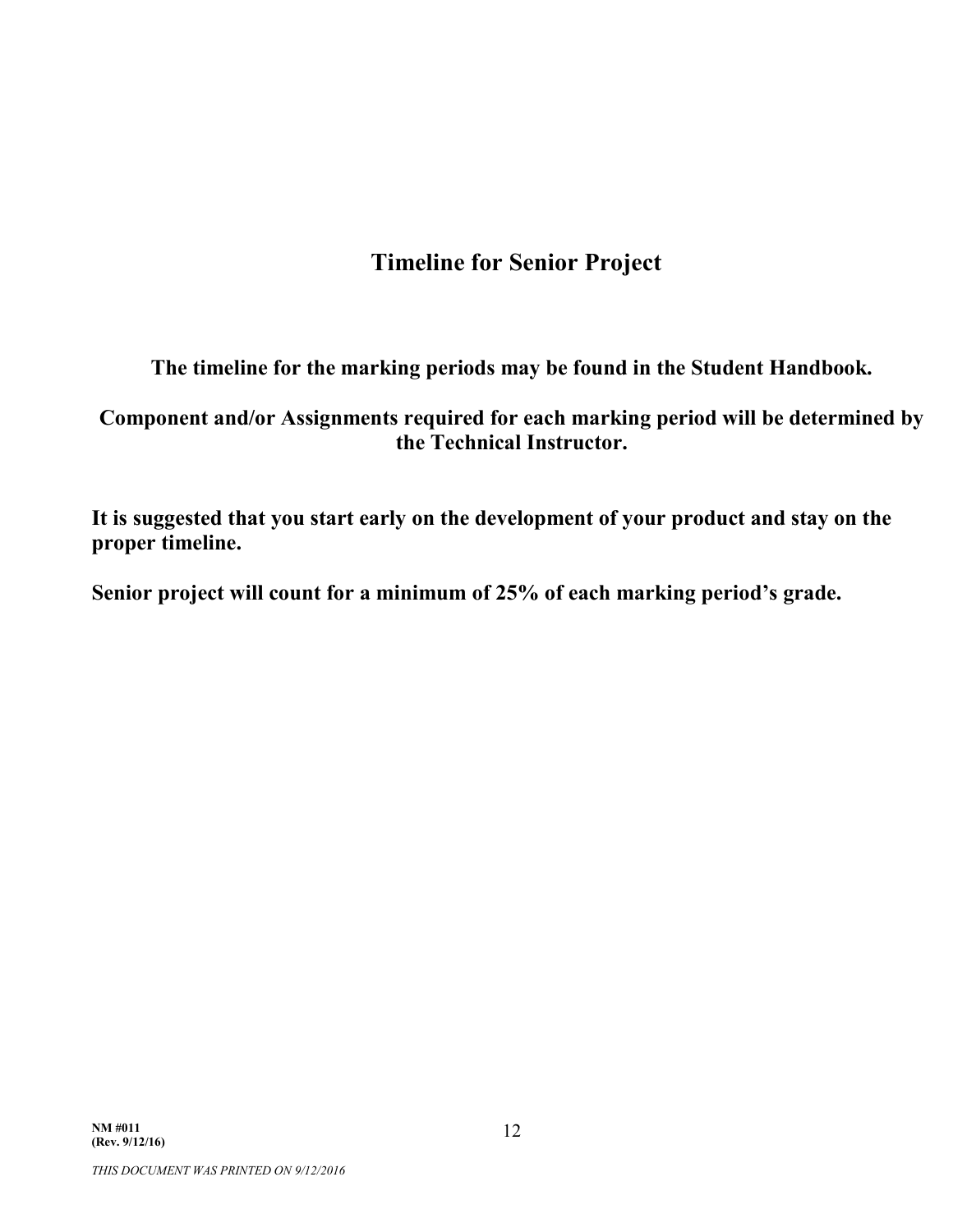#### **SENDING SCHOOL INFORMATION**

#### **NORTH PENN HIGH SCHOOL**

1340 Valley Forge Road Lansdale, PA 19446 Principal: Mr. Todd Bauer Phone: 215-368-9800 Email: bauertm@npenn.org Senior Project Contact: Mrs. Summer Sieller siellesa@npenn.org

#### **METHACTON HIGH SCHOOL**

1001 Kriebel Mill Road Norristown, PA 19403 Principal: Ms. Judith Landis Phone: 610-489-5000 Email: jlandis@methacton.org Senior Project Contact: Mrs. Jamie Gravinese Assistant Principal jgravinese@methacton.org

#### **PERKIOMEN VALLEY HIGH SCHOOL**

509 Gravel Pike Collegeville, PA 19426 Principal: Ms. Cynthia Lewis Phone: 610-489-1230 Email: cylewis@pvsd.org Senior Project Contact: Ms. Patti Colucci pcolucci@pvsd.org

#### **SOUDERTON AREA HIGH SCHOOL**

625 Lower Road Souderton, PA 18964 Principal: Mr. Samuel Varano Phone: 215-723-2808 Email: svarano@soudertonsd.org Senior Project Contact: Mr. William Coddington wcoddington@soudertonsd.org

#### **WISSAHICKON HIGH SCHOOL**

521 Houston Road Ambler, PA 19002 Principal: Dr. Lynne Blair Phone: 215-619-8112 Email: lblair@wsd.web.org Senior Project Contacts: Ms. Susan Inderbitzin sinderbitzin@wsdweb.org